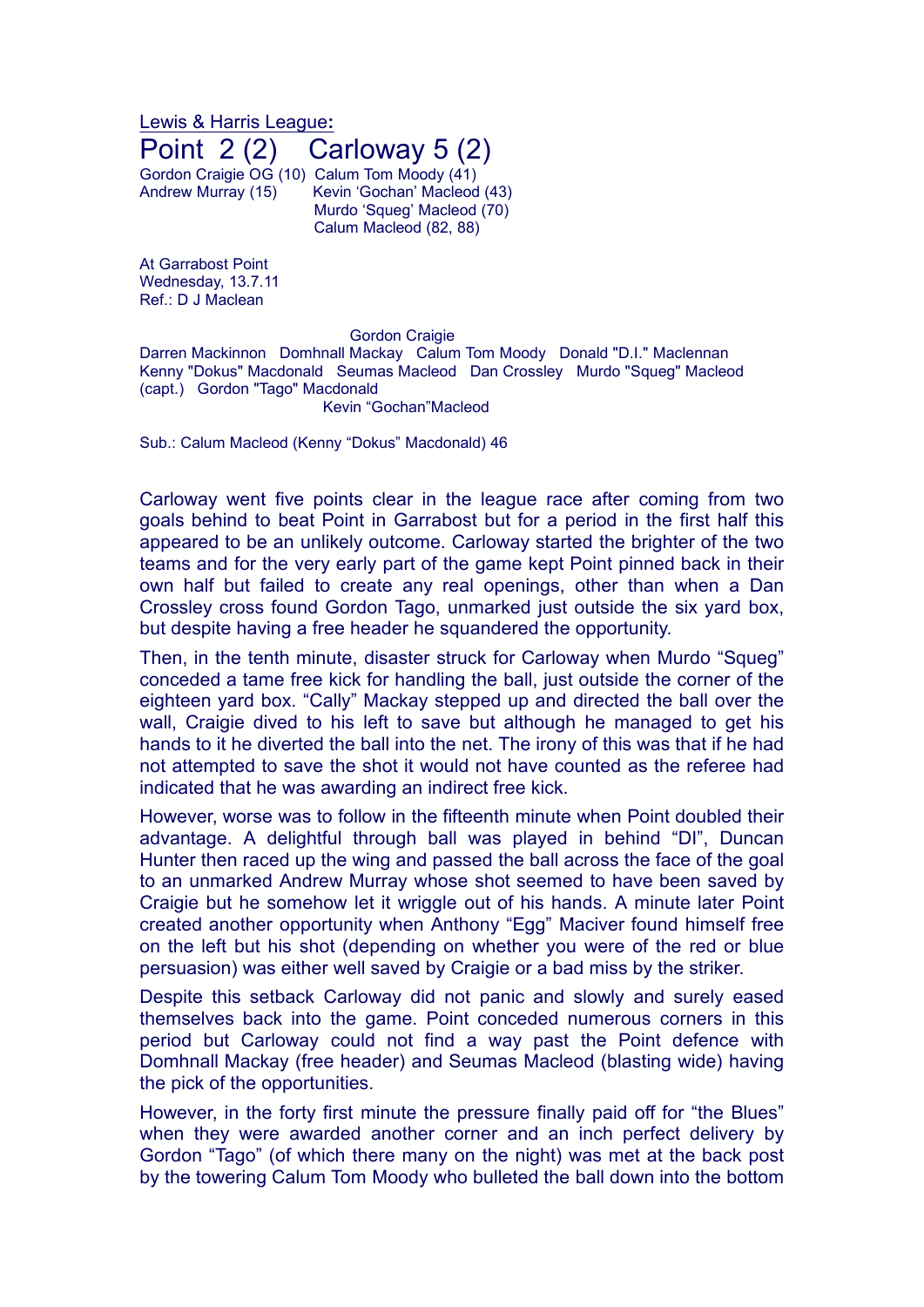corner of the net to reduce the deficit.

Within a minute parity was restored when Kevin "Gochan" hit a low shot from 10 yards out after a delightful build up which started with DI Maclennan at left back up to Gordon "Tago", who played a "one two" with "Squeg" and then set up "Gochan" for the equaliser.

Carloway then had two further opportunities to take the lead: "Tago" was set up by a diagonal ball from Crossley but he shot just over the bar and then on half time Seumas Macleod again blasted the ball wide of the post when it seemed easier to score.

Half time saw the introduction of youngster Calum Macleod, who replaced the injured Kenny "Docus", and this substitution turned out to have a major bearing on the final outcome of the match.

Carloway started the second half in the manner they ended the first and continued to enjoy the majority of the possession but, despite some near misses, they were unable to get the goal their play deserved. As early as the forty sixth minute Murdo "Squeg" rattled the crossbar from 20 yards having been set up by "Tago". This was followed on the fifty second minute by Dan Crossley who shot across the face off goal just past the post. Within a minute of this Calum Macleod found himself unmarked, but shot straight at the keeper. Then Seumas Macleod squandered an opportunity in the fifty fourth minute when he blasted another shot wide. Immediately afterwards a "Tago" cross found Calum Moody at the back post and he unselfishly headed across the face of goal to find "Gochan" standing a yard off the touch line, but he contrived to blast the ball high and wide past the post when it appeared easier to score. Seamus Macleod was again the culprit in the sixty second minute when he hit the crossbar with the goal at his mercy. In the sixty fifth minute Gochan had the ball in the net but the goal was, *correctly*, disallowed as the referee adjudged he had handled the ball before he bundled the ball into the net.

Then, in the seventieth minute the deadlock was broken when "Tago", out on the left, delivered a ball in behind the Point defence, Murdo "Squeg" running from midfield latched onto the ball and coolly stroked the ball, to the right of the advancing Alex Wright into the bottom corner of the net to put Carloway up 3-2.

Carloway now had their tails up and in the seventy eighth minute Darren Mackinnon picked up the ball in his own half, ran up the wing, passed the ball inside to Seumas Macleod, who played a short diagonal ball in behind the defence to "Gochan", out on the touch line. "Gochan" raced up the wing, sent over a cross, which eluded the Point defence, but found Calum Macleod on the far post who headed in from two yards out to make the score 4 -2 in Carloway's favour. The same player then rounded off the scoring in the eighty eighth minute when he beat the offside trap and shot past Alex Wright from 16 yards out .

Once again this game highlighted that following Carloway is not something to be recommended for the faint hearted. However, to their credit they did not panic after going behind but eased themselves back into the game and ended up worthy winners. There were some notable performances from